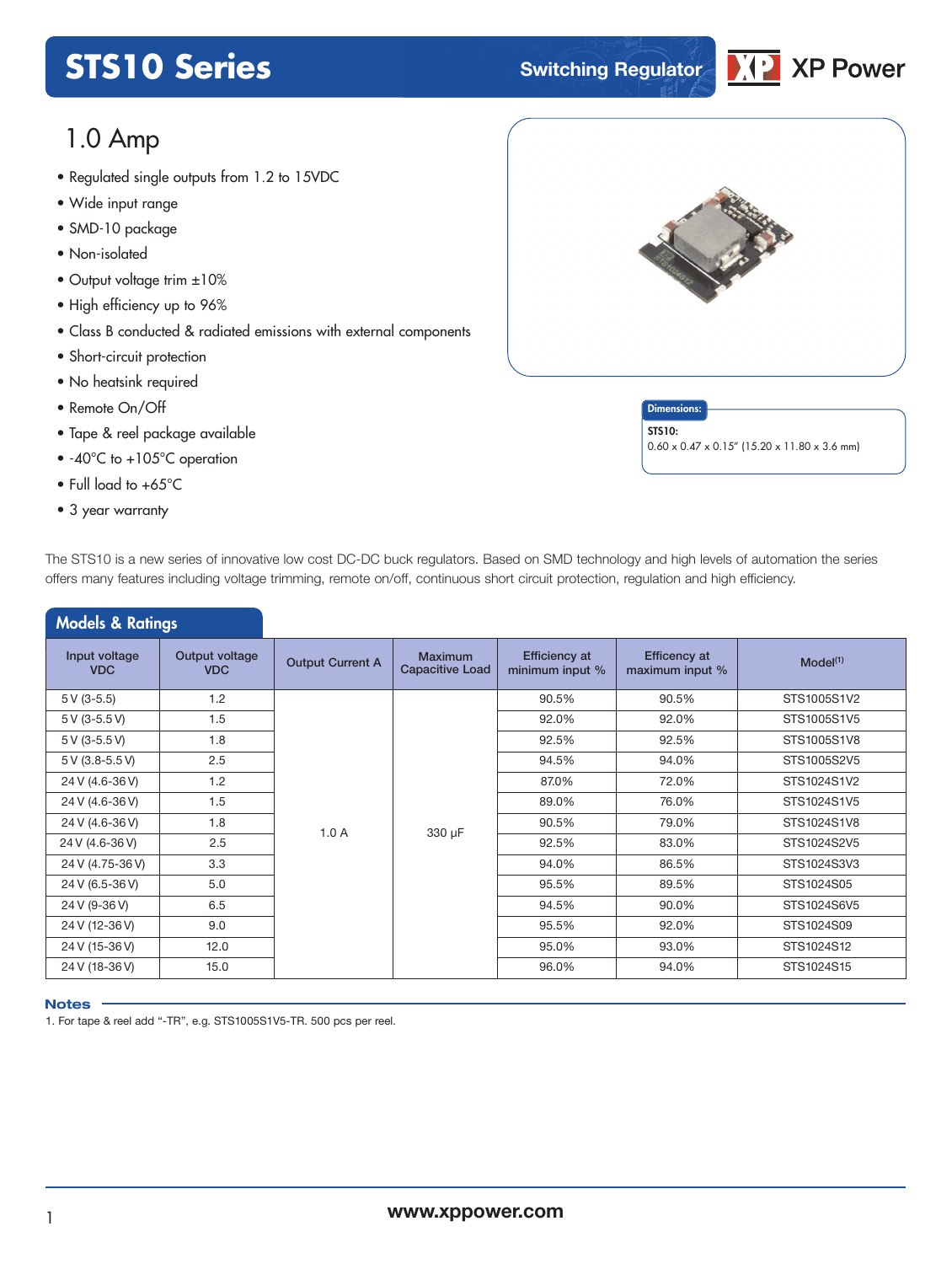

Input

| Characteristic                | <b>Minimum</b> | <b>Typical</b>                                                                                                                                                                                                                                                                                           | <b>Maximum</b> | <b>Units</b> | <b>Notes &amp; Conditions</b> |
|-------------------------------|----------------|----------------------------------------------------------------------------------------------------------------------------------------------------------------------------------------------------------------------------------------------------------------------------------------------------------|----------------|--------------|-------------------------------|
| Input Voltage Range           | 3              | 5                                                                                                                                                                                                                                                                                                        | 5.5            |              |                               |
|                               | 4.6            | <b>VDC</b><br>36<br>24<br>6<br>5 V input<br>VDC for 100 ms<br>40<br>24 V input<br>0.4/1.5<br>5 V/24 V input<br>mA<br>700/900<br>5 V/24 V input<br>0.3/0.8<br>5 V/24 V input, idle current<br>mA<br>ON: Connect pin 10 to voltage of 2-4 V, Logic high<br>OFF: Short pin 10 to pin 9 (0-0.4 V), Logic low |                |              |                               |
| Input Surge                   |                |                                                                                                                                                                                                                                                                                                          |                |              |                               |
|                               |                |                                                                                                                                                                                                                                                                                                          |                |              |                               |
| Input Current - No Load       |                |                                                                                                                                                                                                                                                                                                          |                |              |                               |
| - Full Load                   |                |                                                                                                                                                                                                                                                                                                          |                |              |                               |
| Input Current - Remote On/Off |                |                                                                                                                                                                                                                                                                                                          |                |              |                               |
| Remote On/Off                 |                |                                                                                                                                                                                                                                                                                                          |                |              |                               |

# **Output**

| Characteristic                  |     | <b>Minimum</b> | <b>Typical</b> | Maximum   | <b>Units</b> | <b>Notes &amp; Conditions</b>                              |
|---------------------------------|-----|----------------|----------------|-----------|--------------|------------------------------------------------------------|
| Output Voltage                  |     | 1.2            |                | 15        | <b>VDC</b>   | See Models and Ratings table                               |
| <b>Initial Set Accuracy</b>     |     |                |                | ±2.0      | $\%$         |                                                            |
| Minimum Load                    |     |                |                |           | A            | No minimum load required                                   |
| Line Regulation                 |     |                |                | ±0.2      | %            |                                                            |
| <b>Load Regulation</b>          |     |                |                | $\pm 0.6$ | $\%$         | To 100% load from 10%                                      |
| <b>Transient Response</b>       | <4V |                |                | ±5        | %            | Maximum deviation recovery within 250 us at normal Vin for |
|                                 | >4V |                |                | $\pm 3$   |              | 50% step load change from 50% to 100% load                 |
| Ripple & Noise                  |     |                | 50             |           | mV pk-pk     | 5 V: 20 MHz bandwidth                                      |
|                                 |     |                | 75             |           |              | 24 V: 20 MHz bandwidth                                     |
| <b>Short Circuit Protection</b> |     |                |                |           |              | Continuous, with auto recovery                             |
| <b>Temperature Coefficient</b>  |     |                |                | 0.02      | $%$ /°C      |                                                            |

| <b>General</b>             |                |                |                |              |                               |
|----------------------------|----------------|----------------|----------------|--------------|-------------------------------|
| Characteristic             | <b>Minimum</b> | <b>Typical</b> | <b>Maximum</b> | <b>Units</b> | <b>Notes &amp; Conditions</b> |
| Efficiency                 |                |                | 96             | %            | See Models and Ratings table  |
| Isolation: Input to Output |                |                |                |              | No isolation                  |
| <b>Switching Frequency</b> |                | 1.2/0.41       |                | MHz          | 5 V/24 V input                |
| Mean Time Between Failure  | 3.5            |                |                | <b>MHrs</b>  | MIL-HDBK-217F, +25 °C GB      |
| Weight                     |                | 0.022(1.4)     |                | Ib(g)        |                               |
| Moisture Sensitivity Level | Level 1        |                |                |              | IPC/JEDEC J-STD-020D.1        |

| Environmental                   |                |                |                |                                                                |                               |
|---------------------------------|----------------|----------------|----------------|----------------------------------------------------------------|-------------------------------|
| Characteristic                  | <b>Minimum</b> | <b>Typical</b> | <b>Maximum</b> | <b>Units</b>                                                   | <b>Notes &amp; Conditions</b> |
| <b>Operating Temperature</b>    | $-40$          |                | $+105$         | °C                                                             | See Derating Curve.           |
| Storage Temperature             | $-55$          |                | $+125$         | °C                                                             |                               |
| Humidity                        |                |                | 95             | %RH                                                            | Non-condensing                |
| Cooling                         |                |                |                |                                                                | Natural convection (>30 LFM)  |
| Lead-Free Reflow Solder Process |                |                |                | 260 °C max, 1.5 mm from case, 10 s max. IPC/JEDEC J-STD-020D.1 |                               |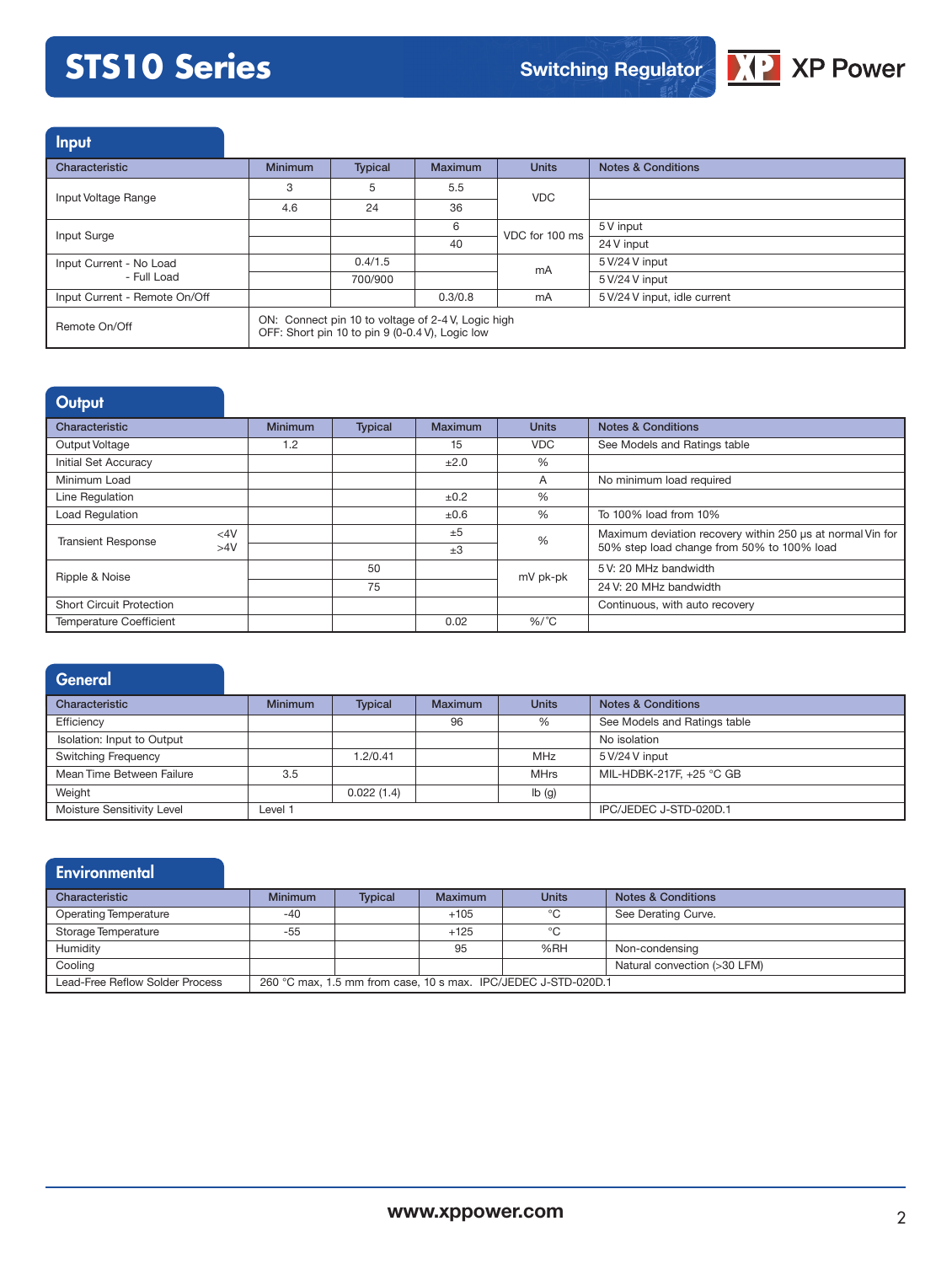

### EMC: Emissions

| <b>Phenomenon</b> | Standard | <b>Test Level</b> | <b>Notes &amp; Conditions</b>                  |
|-------------------|----------|-------------------|------------------------------------------------|
| Conducted         | EN55032  | Class B           | With external components, see application note |
| Radiated          | EN55032  | Class B           |                                                |

# EMC: Immunity

| <b>Phenomenon</b>      | Standard    | <b>Test Level</b>     | Criteria       | <b>Notes &amp; Conditions</b> |
|------------------------|-------------|-----------------------|----------------|-------------------------------|
| <b>ESD</b>             | EN61000-4-2 | $±8$ kV air discharge | $\overline{A}$ |                               |
| Radiated               | EN61000-4-3 | 3 V/m                 | $\overline{A}$ |                               |
| EFT/Burst              | EN61000-4-4 | $\pm 0.5$ kV          | $\overline{A}$ | See application note          |
| Surge                  | EN61000-4-5 | $±1$ kV               | $\overline{A}$ | See application note          |
| Conducted              | EN61000-4-6 | 3 V rms               | $\overline{A}$ |                               |
| <b>Magnetic Fields</b> | EN61000-4-8 | $3$ A/m               | $\overline{A}$ |                               |

# Mechanical Details



#### **Notes**

- 1. All dimensions are in inches (mm)
- 2. Weight: 0.0022 lbs (1.4 g) approx.

3. Pin Profile Tolerance: ±0.004 (±0.1)

- 4. Pin Pitch Tolerance:  $\pm 0.01$  ( $\pm 0.25$ )
- 5. Other Tolerances:  $\pm 0.02$  ( $\pm 0.5$ )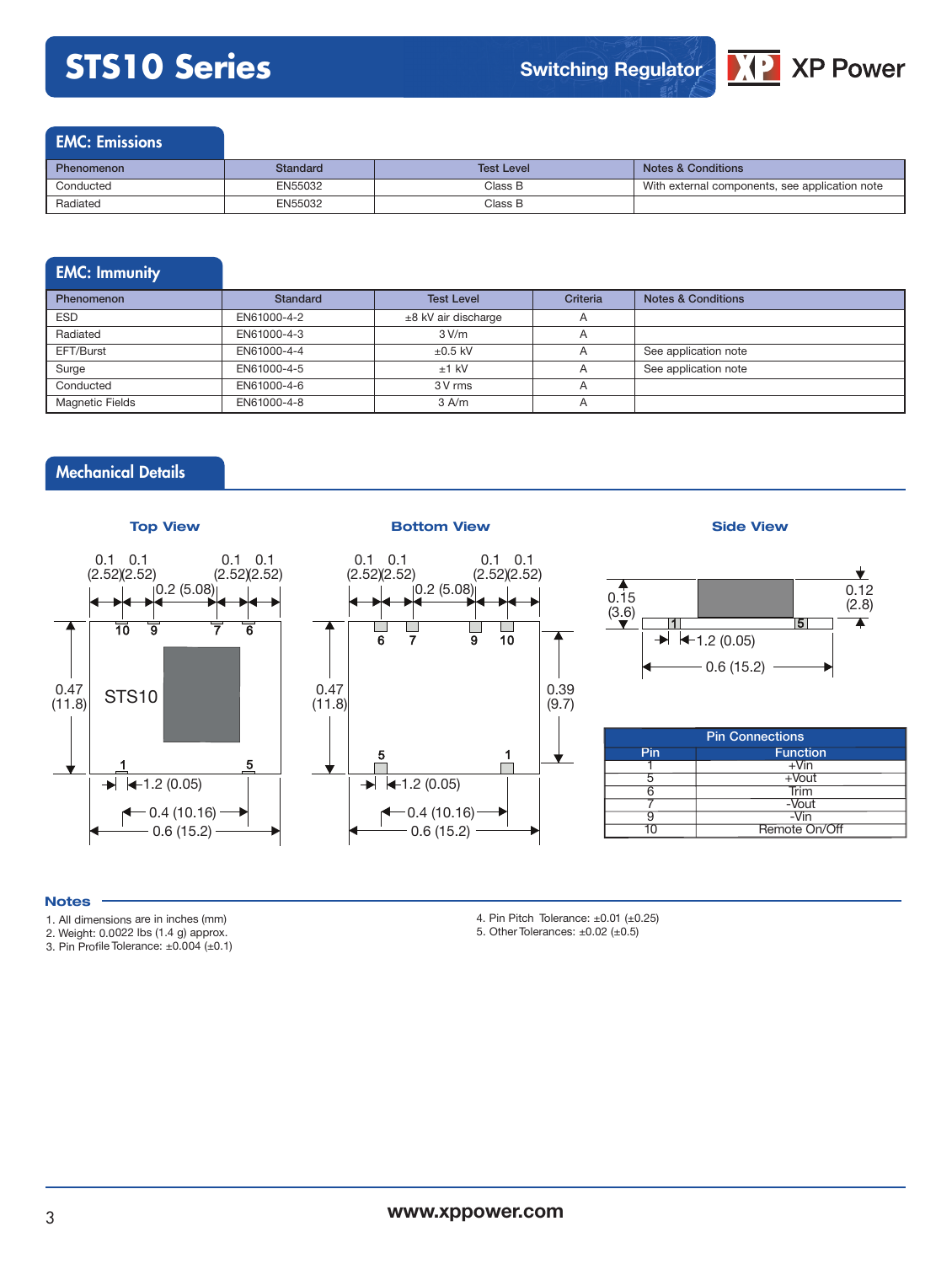

### **Application Notes**

#### **Derating Curve**

### **STS1005 STS1024**



#### **STS1024**

Vo= 1.8 V, 2.5 V, 3.3 V and 5 V



#### **STS1024**

Vo= 12 V and 15 V



**EFT & Surge**



Suggested Filter : 5Vin models : Nippon - chemi - con KY series, 2200 µF/50 V and a TVS, 3 KW , 6.0 V 24 Vin models : Nippon - chemi - con KY series , 330 µF/100V and a TVS, 3KW/36V

| 2200 µF, 50 V    | SMDJ 6.0 A  |
|------------------|-------------|
| uF. 100 V<br>ບບບ | SMDF 36.0 A |



#### **STS1024**

Vo= 6.5 V and 9 V



**EMI**



Input filter components (Cin, C1, L1) are used to help meet EMI requirement for the module. These components should be mounted as close as possible to the module; and all leads should be minimized to decrease radiated noise.

|      |                    |             | Cin               |
|------|--------------------|-------------|-------------------|
| 5V   | 1206, 10 µF, 50 V  | $6.8 \mu H$ | 1206, 10 µF, 50 V |
| 24 V | 1206, 4.7 µF, 50 V | $33 \mu H$  | 1206, 10 µF, 50 V |

## **www.xppower.com**